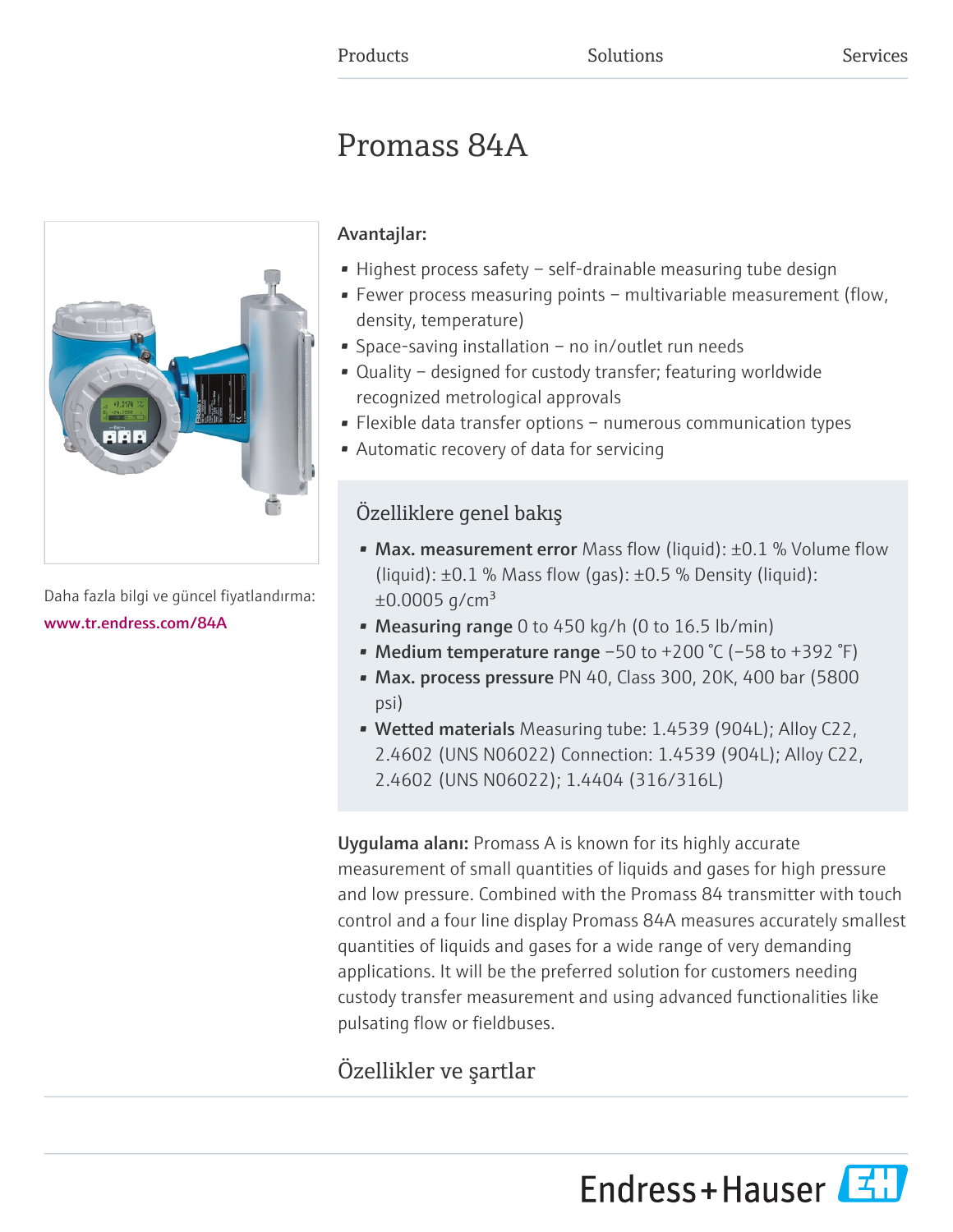## Liquids Measuring principle

Coriolis

#### Product headline

The single - tube flowmeter for smallest quantities with custody transfer functionality. Measuring accurately smallest quantities of liquids and gases for continuous process control.

#### Sensor features

Highest process safety – self - drainable measuring tube design. Fewer process measuring points – multivariable measurement (flow, density, temperature). Space - saving installation – no in/outlet run needs. Nominal diameter: DN 2 to 4 ( $\frac{1}{2}$  to  $\frac{1}{8}$ ). Process pressure up to 400 bar (5800 psi).

### Transmitter features

Quality – designed for custody transfer; featuring worldwide recognized metrological approvals. Flexible data transfer options – numerous communication types. Automatic recovery of data for servicing. 4 - line backlit display with touch control. Device in compact or remote version.

#### Nominal diameter range

DN 2 to 4 ( $\frac{1}{2}$  to  $\frac{1}{8}$ ")

#### Wetted materials

Measuring tube: 1.4539 (904L); Alloy C22, 2.4602 (UNS N06022) Connection: 1.4539 (904L); Alloy C22, 2.4602 (UNS N06022); 1.4404 (316/316L)

#### Measured variables

Mass flow, density, temperature, volume flow, corrected volume flow, reference density

#### Max. measurement error

Mass flow (liquid):  $\pm 0.1$  % Volume flow (liquid): ±0.1 % Mass flow (gas):  $\pm 0.5$  % Density (liquid):  $\pm 0.0005$  g/cm<sup>3</sup>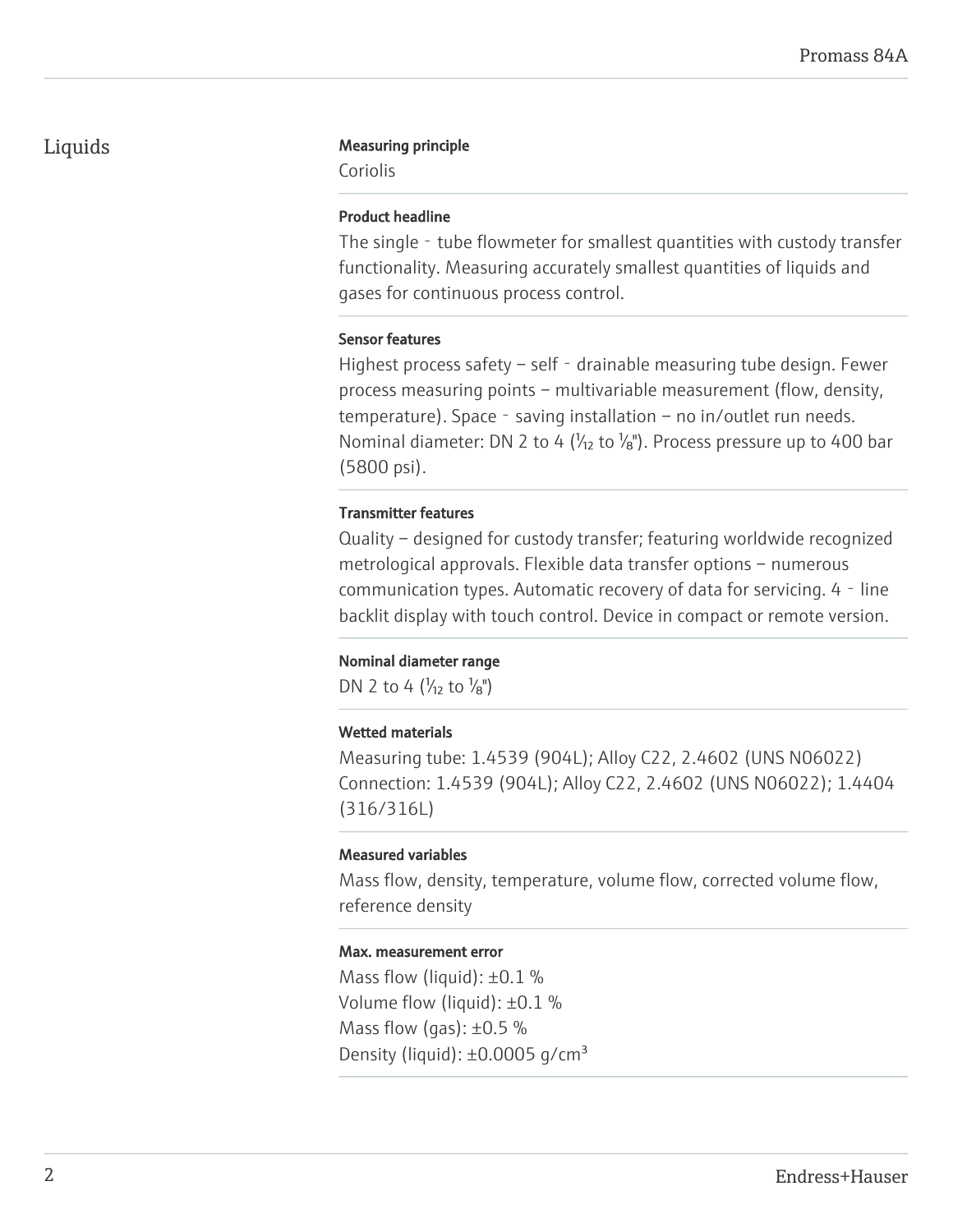# Liquids

#### Measuring range

0 to 450 kg/h (0 to 16.5 lb/min)

Max. process pressure PN 40, Class 300, 20K, 400 bar (5800 psi)

Medium temperature range  $-50$  to  $+200$  °C ( $-58$  to  $+392$  °F)

Ambient temperature range Standard: –20 to +60 °C (–4 to +140 °F) Option: –40 to +60 °C (–40 to +140 °F)

Sensor housing material 1.4301 (304), corrosion resistant

Transmitter housing material Powder - coated die - cast aluminium 1.4301 (304), sheet CF3M (316L), cast

#### Degree of protection

IP67, type 4X enclosure. Remote transmitter: IP67, type 4X enclosure

#### Display/Operation

4 - line backlit display with touch control (operation from outside) Configuration via local display and operating tools possible

#### **Outputs**

4 modular outputs: 0‐20 mA (active)/4‐20 mA (active/passive) Pulse/frequency/switch output (passive), phase - shifted pulse Relay

#### Inputs

1 modular input: status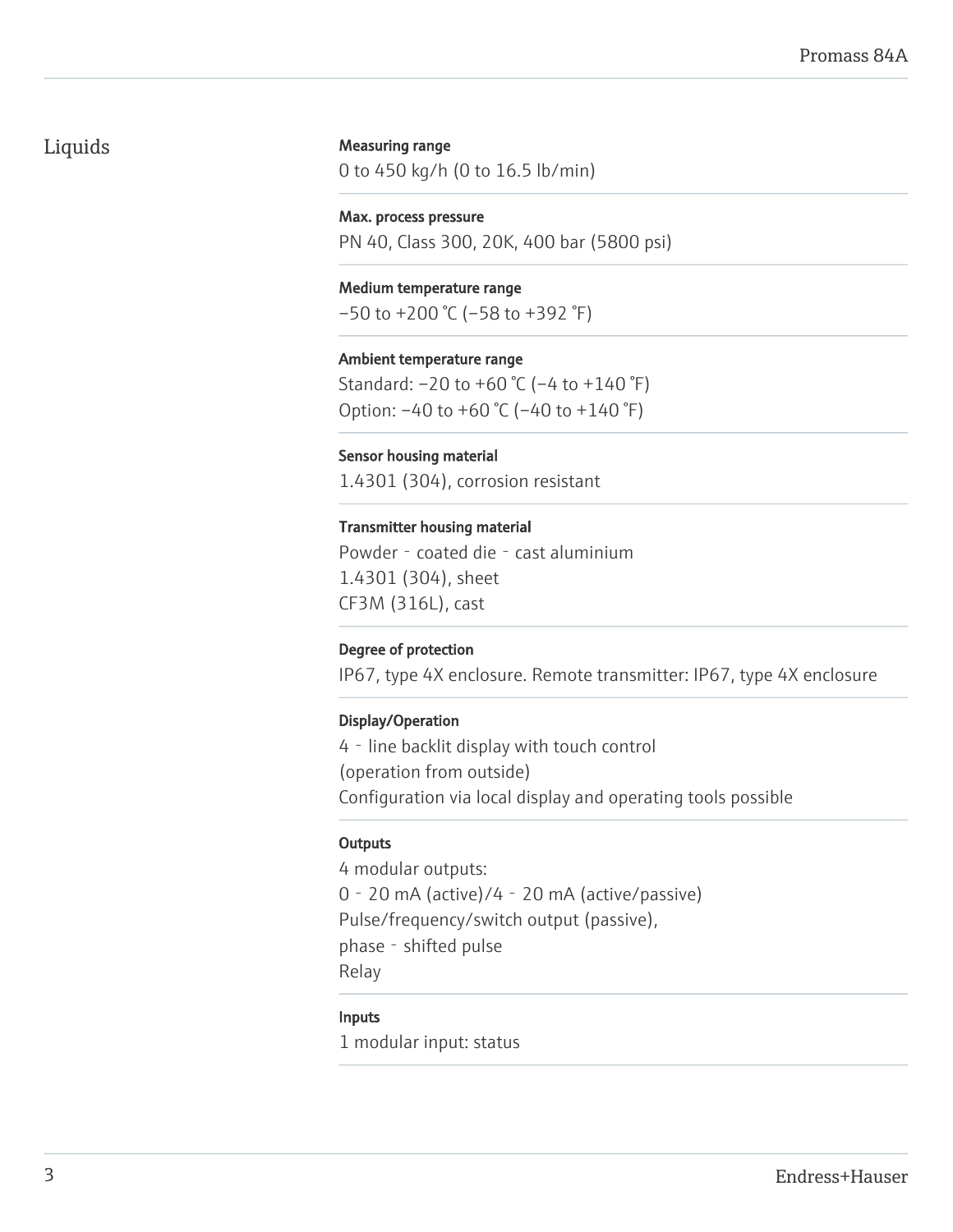# Liquids

# Digital communication

HART Modbus RS485

### Power supply

DC 16 to 62 V AC 85 to 260 V (45 to 65 Hz) AC 20 to 55 V (45 to 65 Hz)

#### Hazardous area approvals

ATEX, IECEx, FM, CSA, NEPSI, EAC

#### Other approvals and certificates

3.1 material, calibration performed on accredited calibration facilities (acc. to ISO/IEC 17025), NAMUR, custody transfer, CRN, 3-A

### Product safety

CE, C-tick, EAC marking

#### Metrological approvals and certificates

Calibration performed on accredited calibration facilities (acc. to ISO/IEC 17025), NAMUR Custody transfer approvals: MI-002 (gas), MI-005 (liquid) , PTB 7.251 (gas)

#### Pressure approvals and certificates

CRN

#### Material certificates

3.1 material

Hygienic approvals and certificates

3-A

Density/Concentration Measuring principle

Coriolis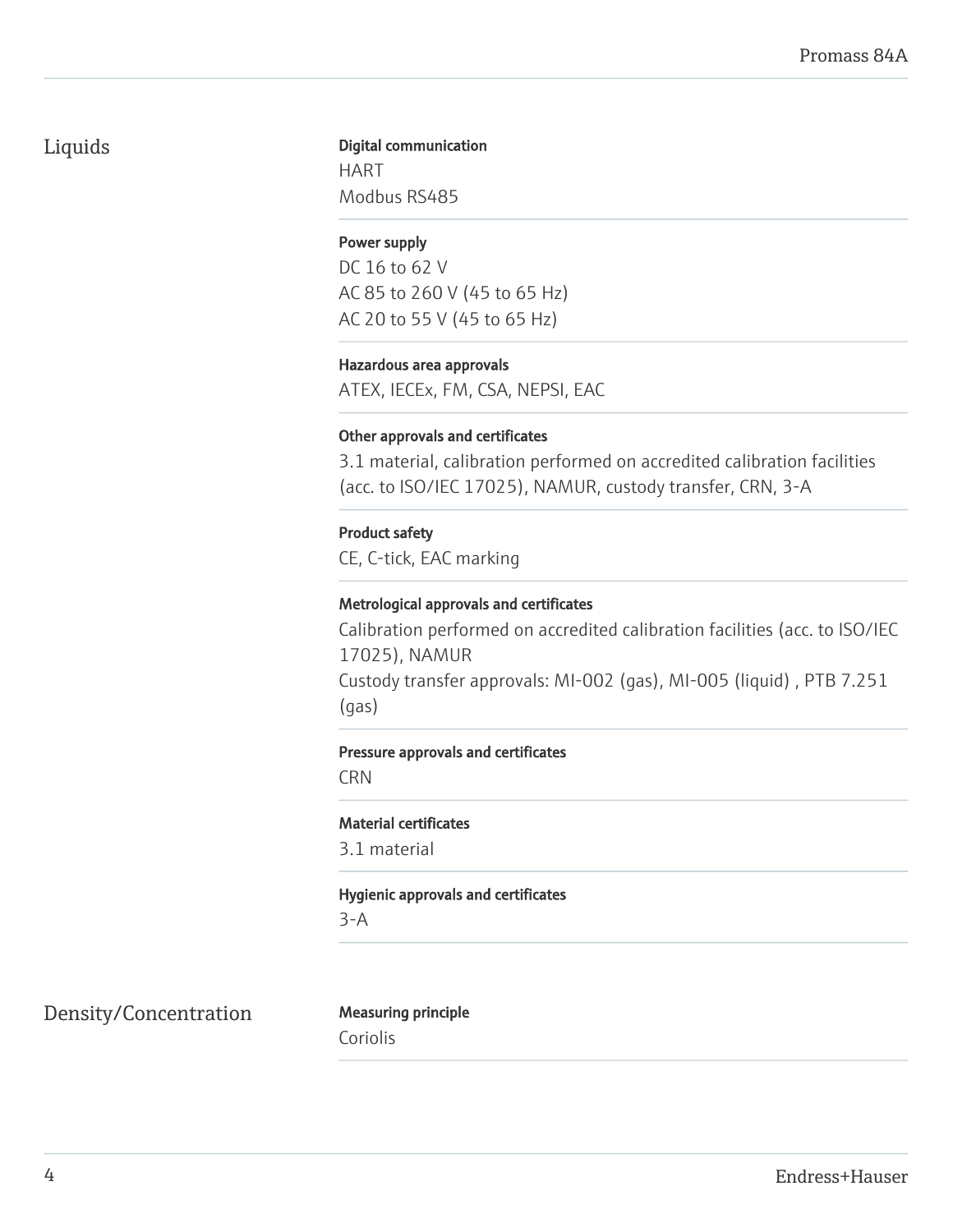# Density/Concentration

#### Product headline

The single - tube flowmeter for smallest quantities with custody transfer functionality. Measuring accurately smallest quantities of liquids and gases for continuous process control.

#### Sensor features

Highest process safety – self - drainable measuring tube design. Fewer process measuring points – multivariable measurement (flow, density, temperature). Space - saving installation – no in/outlet run needs. Nominal diameter: DN 2 to 4 ( $\frac{1}{2}$  to  $\frac{1}{8}$ ). Process pressure up to 400 bar (5800 psi).

#### Transmitter features

Quality – designed for custody transfer; featuring worldwide recognized metrological approvals. Flexible data transfer options – numerous communication types. Automatic recovery of data for servicing. 4 - line backlit display with touch control. Device in compact or remote version.

#### Nominal diameter range

DN 2 to 4  $\left(\frac{1}{12} \text{ to } \frac{1}{8}\right)$ 

#### Wetted materials

Measuring tube: 1.4539 (904L); Alloy C22, 2.4602 (UNS N06022) Connection: 1.4539 (904L); Alloy C22, 2.4602 (UNS N06022); 1.4404 (316/316L)

#### Measured variables

Mass flow, density, temperature, volume flow, corrected volume flow, reference density

#### Max. measurement error

Mass flow (liquid):  $\pm 0.1$  % Volume flow (liquid): ±0.1 % Mass flow (gas):  $\pm 0.5$  % Density (liquid):  $\pm 0.0005$  g/cm<sup>3</sup>

#### Measuring range

0 to 450 kg/h (0 to 16.5 lb/min)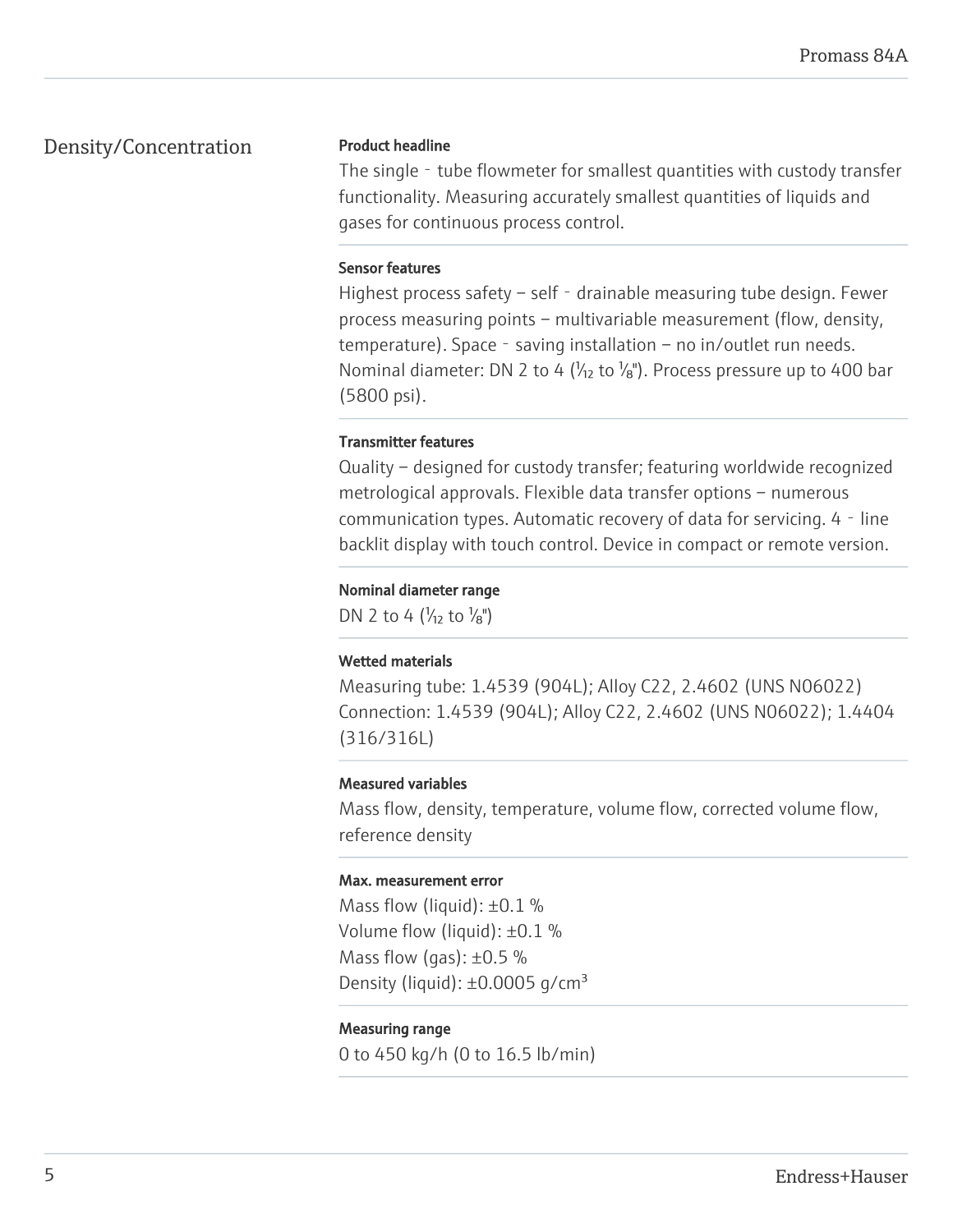# Density/Concentration

#### Max. process pressure

PN 40, Class 300, 20K, 400 bar (5800 psi)

### Medium temperature range

 $-50$  to  $+200$  °C ( $-58$  to  $+392$  °F)

#### Ambient temperature range

Standard: –20 to +60 °C (–4 to +140 °F) Option:  $-40$  to  $+60$  °C ( $-40$  to  $+140$  °F)

### Sensor housing material

1.4301 (304), corrosion resistant

#### Transmitter housing material

Powder - coated die - cast aluminium 1.4301 (304), sheet CF3M (316L), cast

#### Degree of protection

IP67, type 4X enclosure. Remote transmitter: IP67, type 4X enclosure

#### Display/Operation

4 - line backlit display with touch control (operation from outside) Configuration via local display and operating tools possible

#### **Outputs**

4 modular outputs: 0‐20 mA (active)/4‐20 mA (active/passive) Pulse/frequency/switch output (passive), phase - shifted pulse Relay

#### Inputs

1 modular input: status

#### Digital communication

HART Modbus RS485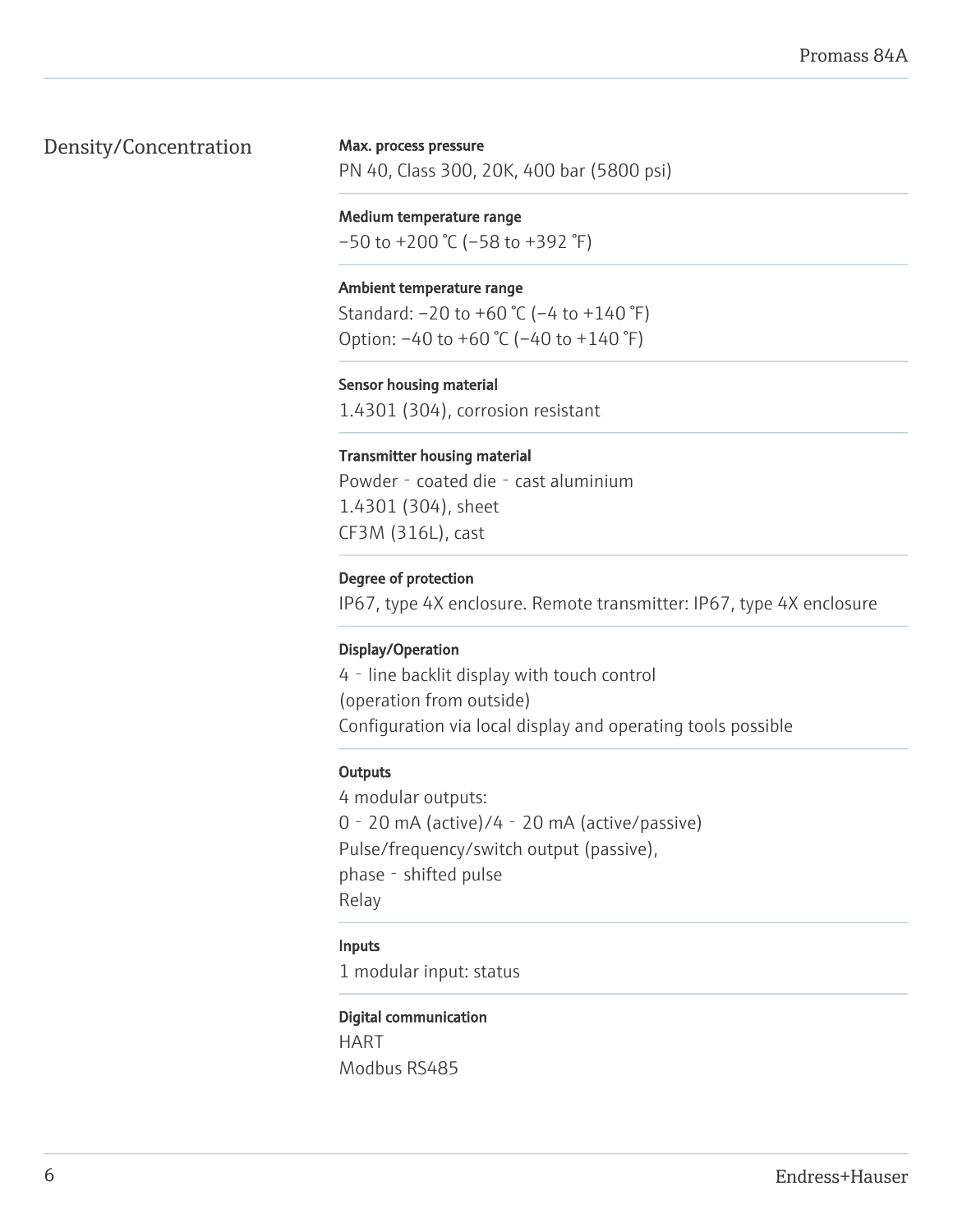# Density/Concentration

#### Power supply

DC 16 to 62 V AC 85 to 260 V (45 to 65 Hz) AC 20 to 55 V (45 to 65 Hz)

#### Hazardous area approvals

ATEX, IECEx, FM, CSA, NEPSI, EAC

#### Product safety

CE, C-tick, EAC marking

#### Metrological approvals and certificates

Calibration performed on accredited calibration facilities (acc. to ISO/IEC 17025), NAMUR Custody transfer approvals: MI-002 (gas), MI-005 (liquid) , PTB 7.251 (gas)

#### Pressure approvals and certificates

CRN

#### Material certificates

3.1 material

# Hygienic approvals and certificates

3-A

#### Gas **Gas** Measuring principle

Coriolis

#### Product headline

The single - tube flowmeter for smallest quantities with custody transfer functionality. Measuring accurately smallest quantities of liquids and gases for continuous process control.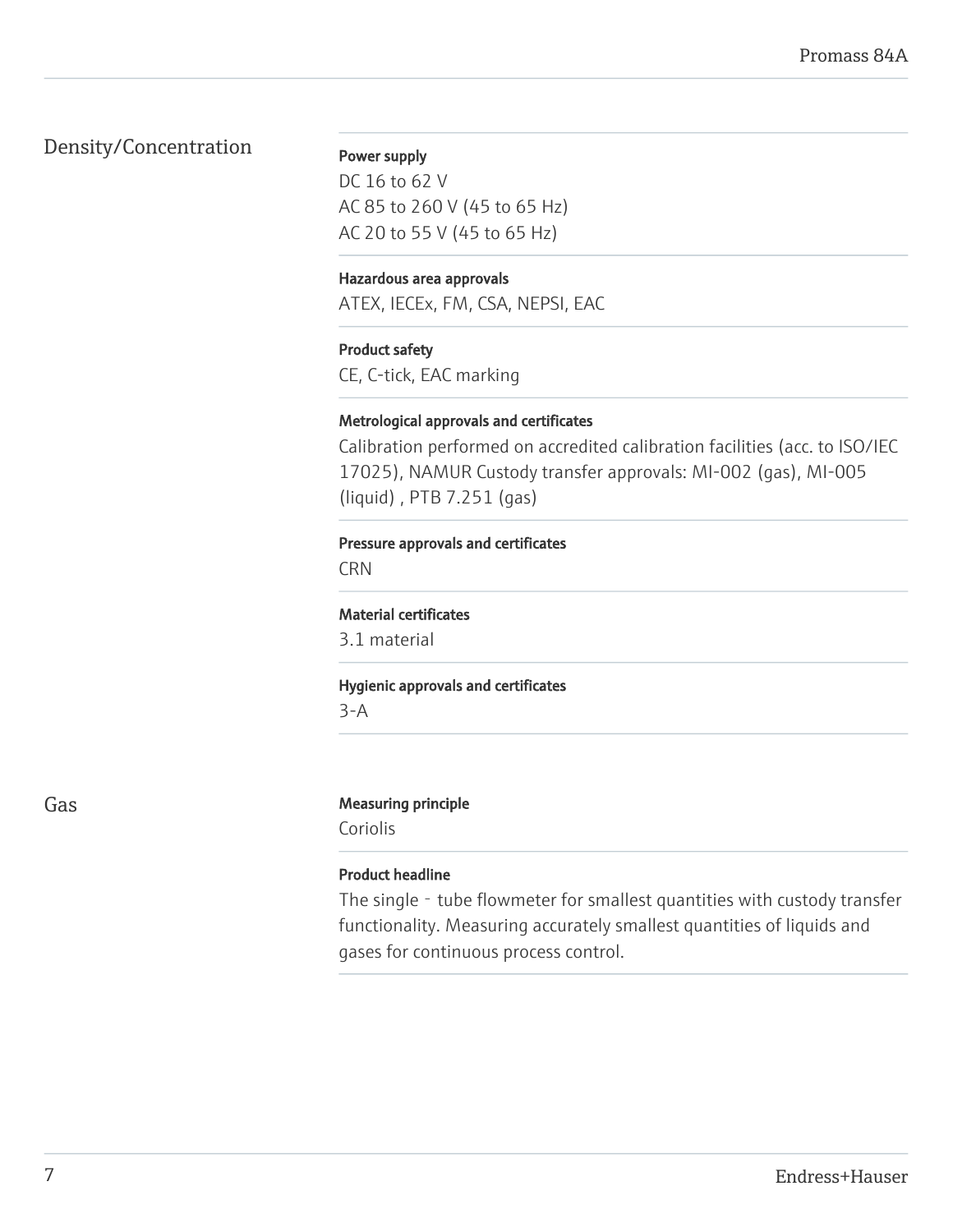#### Sensor features

Highest process safety – self - drainable measuring tube design. Fewer process measuring points – multivariable measurement (flow, density, temperature). Space - saving installation – no in/outlet run needs. Nominal diameter: DN 2 to 4 ( $\frac{1}{12}$  to  $\frac{1}{8}$ ). Process pressure up to 400 bar (5800 psi).

#### Transmitter features

Quality – designed for custody transfer; featuring worldwide recognized metrological approvals. Flexible data transfer options – numerous communication types. Automatic recovery of data for servicing. 4 - line backlit display with touch control. Device in compact or remote version.

#### Nominal diameter range

DN 2 to 4 ( $\frac{1}{2}$  to  $\frac{1}{8}$ ")

#### Wetted materials

Measuring tube: 1.4539 (904L); Alloy C22, 2.4602 (UNS N06022) Connection: 1.4539 (904L); Alloy C22, 2.4602 (UNS N06022); 1.4404 (316/316L)

#### Measured variables

Mass flow, density, temperature, volume flow, corrected volume flow, reference density

#### Max. measurement error

Mass flow (liquid):  $\pm 0.1$  % Volume flow (liquid): ±0.1 % Mass flow (gas):  $\pm 0.5$  % Density (liquid):  $\pm 0.0005$  g/cm<sup>3</sup>

#### Measuring range

0 to 450 kg/h (0 to 16.5 lb/min)

#### Max. process pressure

PN 40, Class 300, 20K, 400 bar (5800 psi)

#### Medium temperature range

 $-50$  to  $+200$  °C ( $-58$  to  $+392$  °F)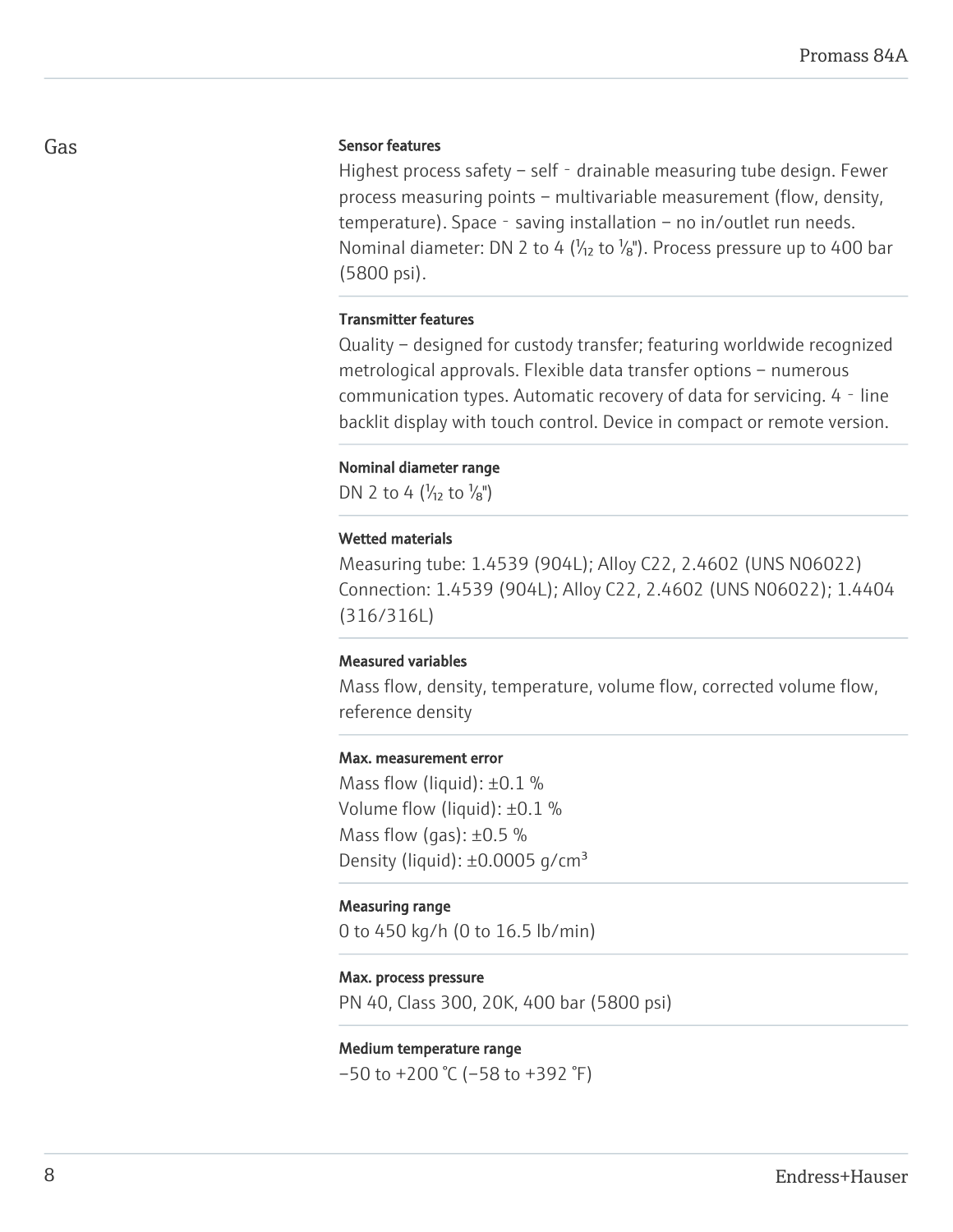#### Ambient temperature range

Standard: –20 to +60 °C (–4 to +140 °F) Option: –40 to +60 °C (–40 to +140 °F)

#### Sensor housing material

1.4301 (304), corrosion resistant

#### Transmitter housing material

Powder - coated die - cast aluminium 1.4301 (304), sheet CF3M (316L), cast

#### Degree of protection

IP67, type 4X enclosure. Remote transmitter: IP67, type 4X enclosure

#### Display/Operation

4‐line backlit display with touch control (operation from outside) Configuration via local display and operating tools possible

### **Outputs**

4 modular outputs: 0‐20 mA (active)/4‐20 mA (active/passive) Pulse/frequency/switch output (passive), phase - shifted pulse Relay

#### Inputs

1 modular input: status

#### Digital communication

HART Modbus RS485

#### Power supply

DC 16 to 62 V AC 85 to 260 V (45 to 65 Hz) AC 20 to 55 V (45 to 65 Hz)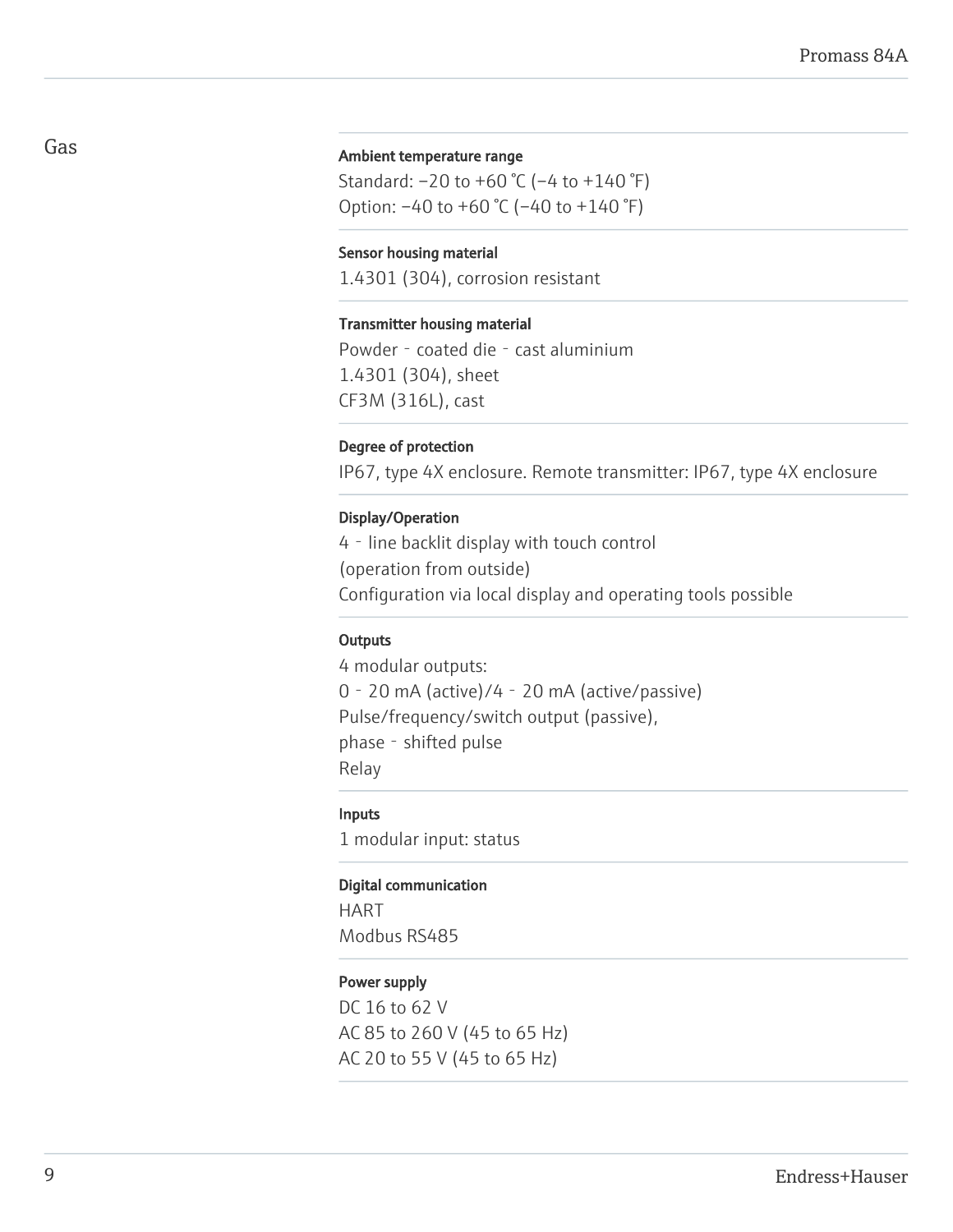#### Hazardous area approvals

ATEX, IECEx, FM, CSA, NEPSI

#### Other approvals and certificates

3.1 material, calibration performed on accredited calibration facilities (acc. to ISO/IEC 17025), NAMUR, custody transfer, CRN, 3-A

#### Product safety

CE, C-tick, EAC marking

#### Metrological approvals and certificates

Calibration performed on accredited calibration facilities (acc. to ISO/IEC 17025), NAMUR Custody transfer approvals: MI-002 (gas), MI-005 (liquid), PTB 7.251 (gas)

#### Pressure approvals and certificates

**CRN** 

#### Material certificates

3.1 material

#### Hygienic approvals and certificates

3-A

# Density Measuring principle

Coriolis

# Characteristic / Application Coriolis mass flowmeter for custody transfer application.

#### Ambient temperature

 $-20...+65^{\circ}C$  $(-4...+140°F)$